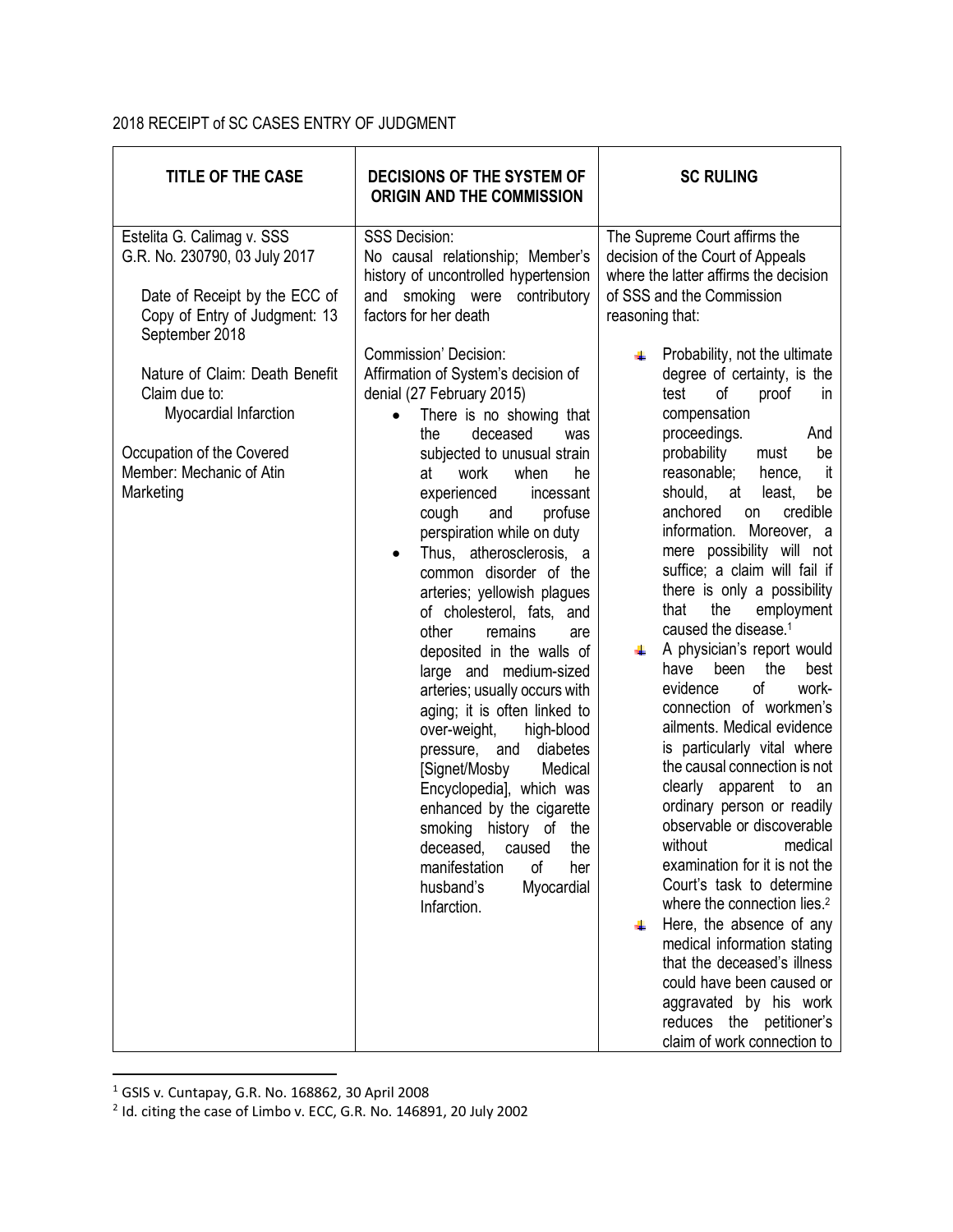|                                                                                                                                                                                                                                                                                                                                        |                                                                                                                                                                                                                                                                                                                                                                                                                                                                                                                                                                                                                                                                                                                                                                                                                                                                                                                                                                                                               | a mere possibility. Such<br>deficiency restrains<br>this                                                                                                                                                                                                                                                                                                                                                                                                                                                                                                                                                                                                                                                                                                                                                                                                                                                                                               |
|----------------------------------------------------------------------------------------------------------------------------------------------------------------------------------------------------------------------------------------------------------------------------------------------------------------------------------------|---------------------------------------------------------------------------------------------------------------------------------------------------------------------------------------------------------------------------------------------------------------------------------------------------------------------------------------------------------------------------------------------------------------------------------------------------------------------------------------------------------------------------------------------------------------------------------------------------------------------------------------------------------------------------------------------------------------------------------------------------------------------------------------------------------------------------------------------------------------------------------------------------------------------------------------------------------------------------------------------------------------|--------------------------------------------------------------------------------------------------------------------------------------------------------------------------------------------------------------------------------------------------------------------------------------------------------------------------------------------------------------------------------------------------------------------------------------------------------------------------------------------------------------------------------------------------------------------------------------------------------------------------------------------------------------------------------------------------------------------------------------------------------------------------------------------------------------------------------------------------------------------------------------------------------------------------------------------------------|
|                                                                                                                                                                                                                                                                                                                                        |                                                                                                                                                                                                                                                                                                                                                                                                                                                                                                                                                                                                                                                                                                                                                                                                                                                                                                                                                                                                               | the deceased's illness is                                                                                                                                                                                                                                                                                                                                                                                                                                                                                                                                                                                                                                                                                                                                                                                                                                                                                                                              |
| SSS v. Rodolfo D. Sawi<br>G.R. No. 213369, 09 August 2017<br>Date of Receipt by the ECC of<br>Copy of Entry of Judgment: 13<br>September 2018<br>Nature of Claim:<br><b>Disability</b><br>Benefit Claim due to:<br><b>Pulmonary Tubercolosis</b><br>Occupation of the Covered<br>Member: Junior Foreman Central<br>Azucarera de Tarlac | <b>SSS Decision:</b><br>No causal relationship; Member's<br>smoking habit and Diabetes mellitus<br>has increased the risk of contracting<br><b>Pulmonary Tubercolosis</b><br><b>Commission' Decision:</b><br>Affirmation of System's decision of<br>denial:<br>Appellant's diabetic<br>$\bullet$<br>condition predisposed him<br>to contract Pulmonary<br>Tuberculosis.<br>Medical science has<br>$\bullet$<br>already established that<br>diabetics are prone to<br>various bacterial infections.<br>As provided in the<br>following medical findings:<br>What has been established<br>$\bullet$<br>is that the appellant has<br>been suffering from<br>Diabetes Mellitus and<br>Pulmonary Tuberculosis.<br>No less than the Philippine<br>$\bullet$<br><b>Diabetes Association</b><br>(PDA) opined that<br>Diabetes Mellitus is a<br>genetically inherited<br>disorder. Although its<br>onset may be precipitated<br>by stress, it generally<br>occurs in individuals with a<br>family history of diabetes. | Court from concluding that<br>compensable<br>The Supreme Court affirms the<br>decision of the Court of Appeals<br>where the latter reverse the<br>decision of SSS and the<br>Commission reasoning that:<br>The degree of proof<br>₩<br>required under P.D. No.<br>626 is merely substantial<br>evidence or "such relevant<br>evidence as a reasonable<br>mind might accept as<br>adequate to support a<br>conclusion.<br>What the law<br>$\bullet$<br>requires is<br>reasonable work-<br>connection and<br>not a direct<br>causal relation. It<br>is enough that the<br>hypothesis on<br>which the<br>workmen's claim<br>is based is<br>probable<br>Probability, not<br>certainty is the<br>touchstone. <sup>3</sup><br>Here, it is not disputed that<br>petitioner Sawi's work as a<br>Junior Foreman of Central<br>Azucarera de Tarlac, a<br>factory complex, required<br>him to exposed to various<br>chemicals and harmful<br>elements relative to |
|                                                                                                                                                                                                                                                                                                                                        |                                                                                                                                                                                                                                                                                                                                                                                                                                                                                                                                                                                                                                                                                                                                                                                                                                                                                                                                                                                                               | sanitation, garbage<br>collection and disposal,<br>other hauling activities and                                                                                                                                                                                                                                                                                                                                                                                                                                                                                                                                                                                                                                                                                                                                                                                                                                                                        |
|                                                                                                                                                                                                                                                                                                                                        |                                                                                                                                                                                                                                                                                                                                                                                                                                                                                                                                                                                                                                                                                                                                                                                                                                                                                                                                                                                                               | checking sanitary facilities<br>for maintenance and<br>repair.                                                                                                                                                                                                                                                                                                                                                                                                                                                                                                                                                                                                                                                                                                                                                                                                                                                                                         |
|                                                                                                                                                                                                                                                                                                                                        |                                                                                                                                                                                                                                                                                                                                                                                                                                                                                                                                                                                                                                                                                                                                                                                                                                                                                                                                                                                                               | As aptly argued by<br>petitioner, fatigue as well                                                                                                                                                                                                                                                                                                                                                                                                                                                                                                                                                                                                                                                                                                                                                                                                                                                                                                      |

3 GSIS v. De Guzman, G.R. No. 173049, May 21, 2009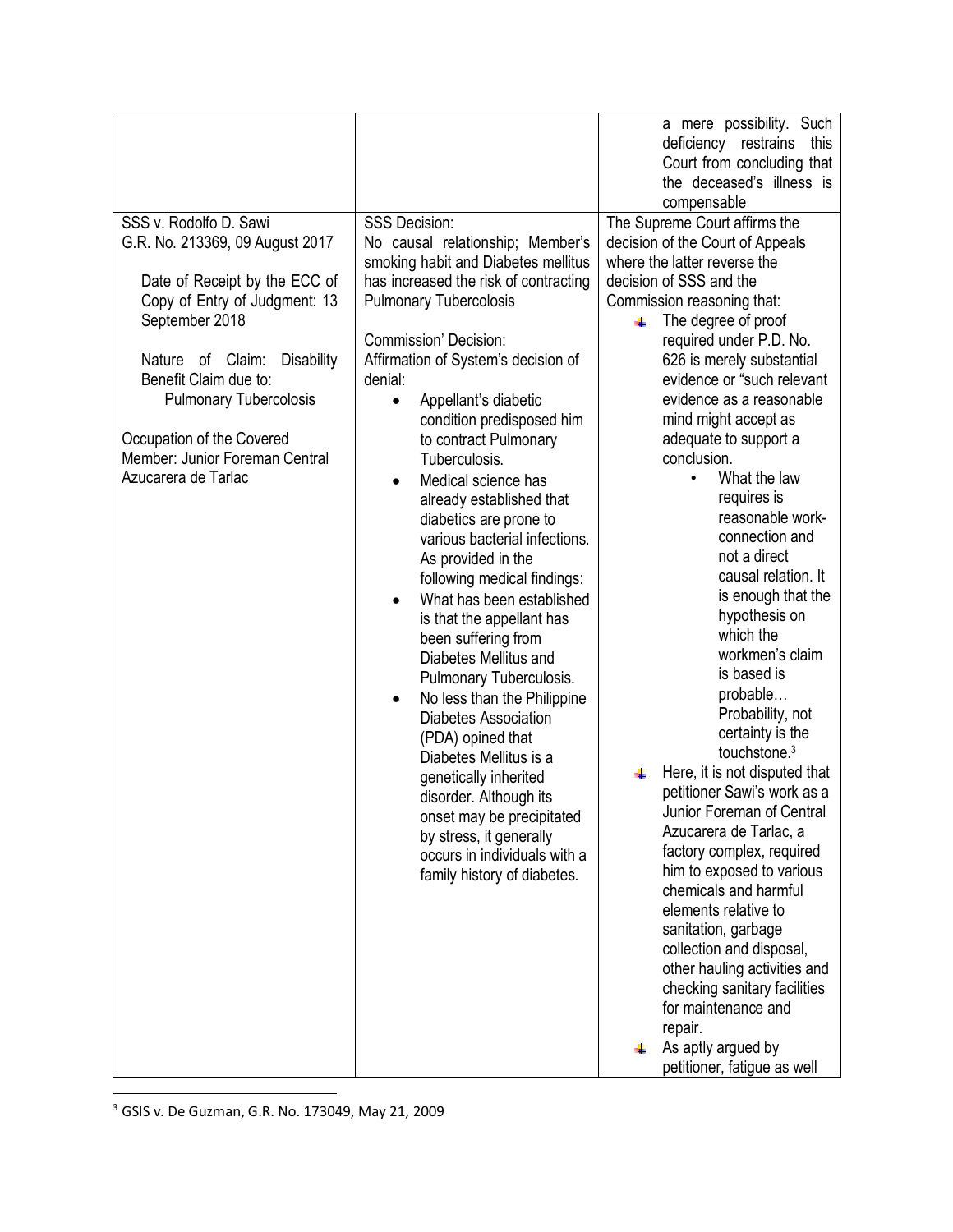|                                                                                                                                                                                                                                                                                                                                                                                                                                                                |                                                                                                                                                                                                                                                                                                                                                                                                                                                                                                                                                                                                           | as constant exposure to<br>harsh working conditions<br>since his employment with<br>the factory in 1977 had an<br>adverse impact on his<br>health making him easily<br>susceptible to pulmonary<br>tuberculosis.                                                                                                                                                                                                                                                                                                                                                                                                                                                                                                                                                                                                                                                                                                                                                                                                                 |
|----------------------------------------------------------------------------------------------------------------------------------------------------------------------------------------------------------------------------------------------------------------------------------------------------------------------------------------------------------------------------------------------------------------------------------------------------------------|-----------------------------------------------------------------------------------------------------------------------------------------------------------------------------------------------------------------------------------------------------------------------------------------------------------------------------------------------------------------------------------------------------------------------------------------------------------------------------------------------------------------------------------------------------------------------------------------------------------|----------------------------------------------------------------------------------------------------------------------------------------------------------------------------------------------------------------------------------------------------------------------------------------------------------------------------------------------------------------------------------------------------------------------------------------------------------------------------------------------------------------------------------------------------------------------------------------------------------------------------------------------------------------------------------------------------------------------------------------------------------------------------------------------------------------------------------------------------------------------------------------------------------------------------------------------------------------------------------------------------------------------------------|
| Eduardo L. Alvarez et al., v. GSIS<br>G.R. No. 211778, August 07, 2017<br>Date of Receipt by the ECC of<br>Copy of Entry of Judgment: 18<br>October 2018<br><b>Disability</b><br>Nature of Claim:<br>Benefit Claim due to:<br><b>End-Stage Renal Disease</b><br>secondary to Diabetic<br>Nephropathy; Hypertensive<br>Cardiovascular Disease<br>(HCVD)<br>Occupation of the Covered<br>Member: Associate Professor of the<br>University of Eastern Philippines | <b>GSIS Decision:</b><br>No causal relationship; Claimed<br>ailment, End-Stage Renal Disease,<br>is a complication of Diabetes<br>Mellitus which is an inherited illness<br><b>Commission's Decision:</b><br>Affirmation of System's decision of<br>denial (01 March 2019)<br>End-stage renal<br>disease is not<br>work-related;<br>Caused by her<br>diabetes mellitus<br>which is a<br>genetically<br>inherited<br>metabolic<br>disorder<br><b>Diabetic</b><br>nephropathy is a<br>complication<br>inked to her<br>diabetic condition<br>Hypertension is<br>likewise due to<br>her diabetes<br>mellitus. | The Supreme Court affirms the<br>decision of the Court of Appeals<br>where the latter reverse the<br>decision of GSIS and the<br>Commission reasoning that:<br>The degree of proof<br>÷<br>required under P.D. No.<br>626 is merely substantial<br>evidence or "such relevant<br>evidence as a reasonable<br>mind might accept as<br>adequate to support a<br>conclusion.<br>What the law<br>$\bullet$<br>requires is<br>reasonable work-<br>connection and<br>not a direct<br>causal relation. It<br>is enough that the<br>hypothesis on<br>which the<br>workmen's claim<br>is based is<br>probable<br>Probability, not<br>certainty is the<br>touchstone. <sup>4</sup><br>P.D. No. 626 is a specie of<br>social legislation. Its<br>primary purpose is to<br>provide meaningful<br>protection to the ordinary<br>worker against the perils of<br>disability, the hazards of<br>illness, and hardships of<br>other contingencies which<br>may result in the loss of<br>income. It seeks to give full<br>force and effect to the |

4 GSIS v. De Guzman, G.R. No. 173049, May 21, 2009